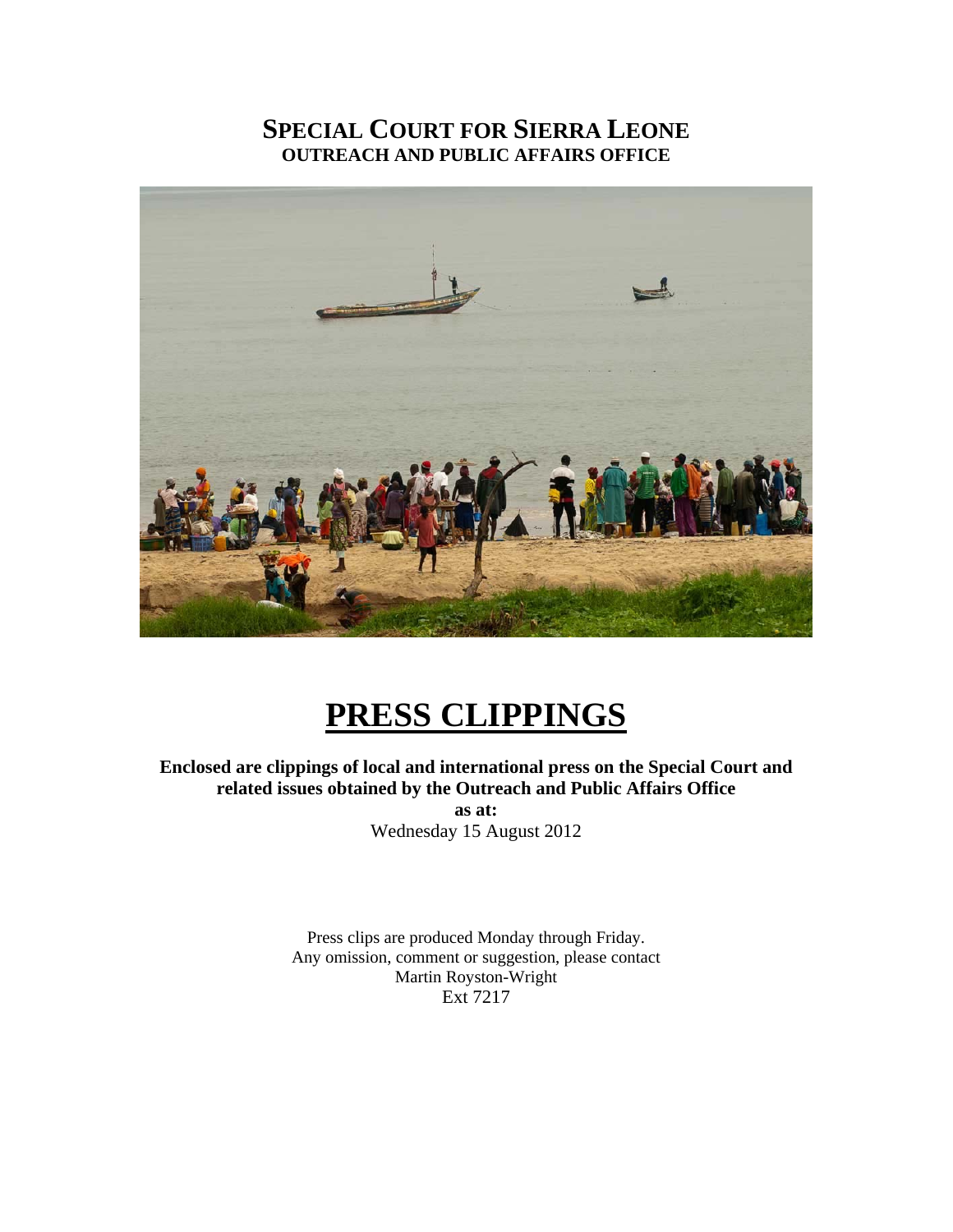| <b>Local News</b>                                                                         |             |
|-------------------------------------------------------------------------------------------|-------------|
| Taylor Wants Appeal Judges Removed / Concord Times                                        | Page 3      |
| <b>International News</b>                                                                 |             |
|                                                                                           |             |
| Institute's Pupils Not Even 20 and Already Making a Difference / Minneapolis Star Tribune | Page 4      |
| Taylor Wants Appeal Judges Removed From His Hearing / Leadership                          | Pages 5-6   |
|                                                                                           |             |
| Heavy Fighting Near Liberian Border / The New Dawn                                        | Page 7      |
| Paul Kagame Opponents Press for Charges Over DRC Conflict / The Guardian                  | Pages 8-9   |
|                                                                                           |             |
| M23 Rebels Have Not Committed War Crimes, Says U.S. Envoy / The New Times                 | Pages 10-11 |

 $\mathsf{l}$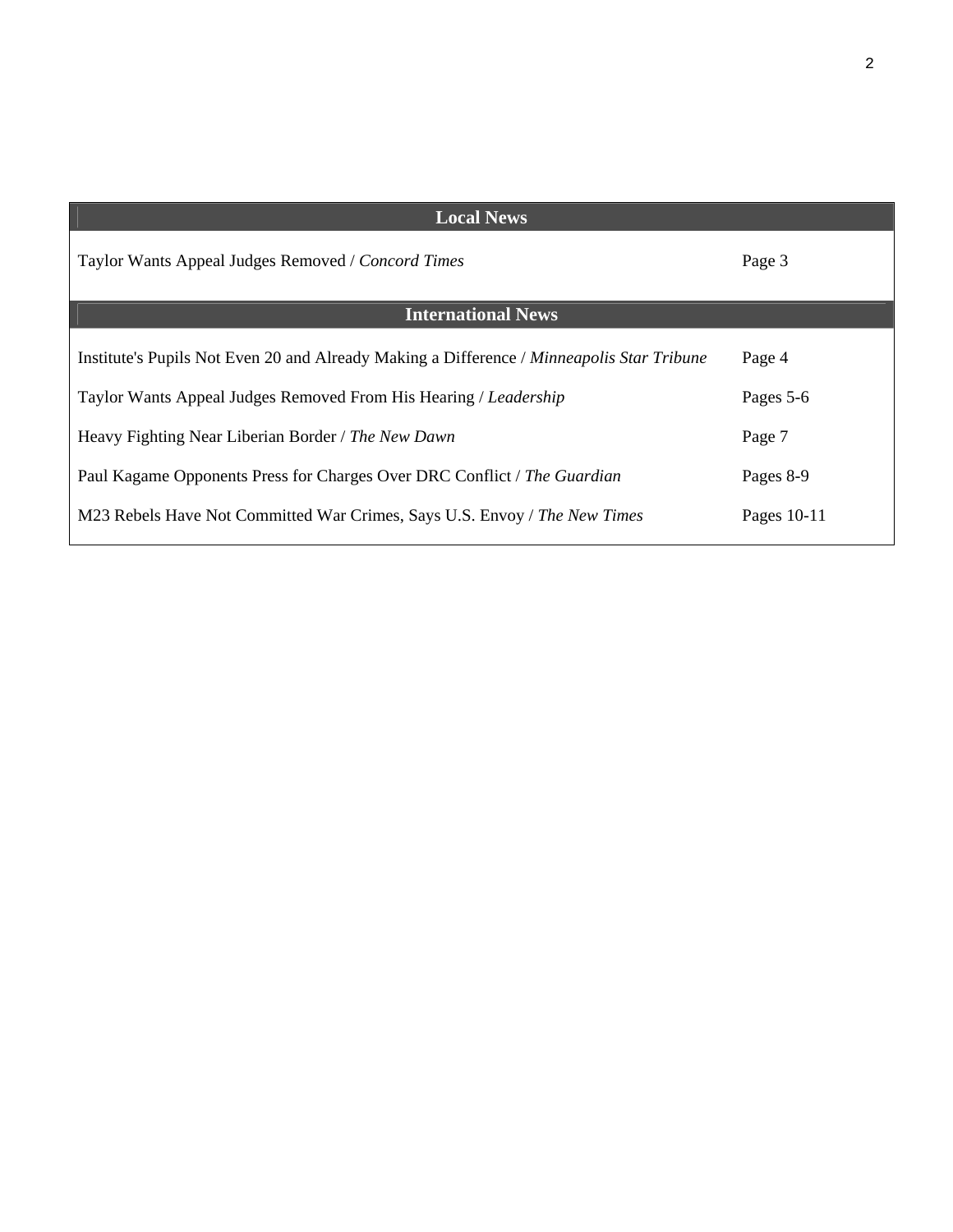# Liberia: Taylor wants appeal judges removed

awyers representing expresident Charles Taylor have filed a motion requesting the voluntary withdrawal or disqualification of Appeals Chamber judges from his (Taylor's) appeals hearing.

Mr. Taylor's lawyers are requesting that a new appeal panel composed of judges who did not participate in the decision and sanction against Justice Sow, the alternative judge whose statement of dissent at the April 26 verdict of Taylor sparked concern.

In a motion dated July 19,2012, Taylor's lawyers argued that Taylor's notice of Appeal also arises from the statement made by Justice Sow (Ground of Appeal) and that all of the members of the Appeals Chamber voluntarily withdraw from deciding these grounds.

"It is requested that a separate appeal panel, composed of judges who did not participate in the decision and sanctions against Justice Sow, should determine those Grounds of Appeal." Taylor lawyers said

"In the event that the Appeals Chamber Judges do not withdraw voluntarily on the basis of the present motion, they are respectfully invited to refer the present request to a separate and impartial panel of judges for a determination as a motion for disqualification.

The basis of this motion is that a reasonable observer, properly informed, would apprehend bias on the part of the Judges of the Appeal Chamber, because they have already made an adverse finding in the plenary and therefore pre-judged a critical aspect of the credibility of a source of evidence which is fundamental to the Grounds of failed tadduce reliable and sufficient "Firstly, the Motion sets out Justice Appeal. Thus they are precluded from deciding on these grounds.'

But in response to their motion, the prosecution the defense motion is without merit, and should be dismissed.

"The Motion does not meet the "high burden" required to overcome the "presumption of impartiality which attaches to a Judge", deriving from the Judge's oath of office and qualifications for appointment? This presumption cannot easily be rebutted' and has not been rebutted," the prosecution said in response dated July 27, 2012.

The prosecution said the Defence

evidence which "firmly establishes" a reasonable apprehension of bias by reason of prejudgement." Although the standpoint of an accused is a relevant consideration, it is not decisive. But Mr. Taylor's lawyers maintained in a response to the submissions are based on apprehended bias and not actual bias.

"The Defense has adduced a sufficient factual basis and applied the correct legal test to demonstrate that there is a reasonable apprehension of bias in the circumstances." the defense said. The defense countered that

Sow's statement in open court on 26 April 2012 ("Justice Sow's Statement" or "Statement")" and explains its fundamental importance to the Grounds of Appeal.

The defense wonders why Justice Sow's statement was deliberately Prosecution that the Defence removed from the court's record arguing that the Statement was considered significant enough to form the factual basis for the finding and sanction against Justice Sow for judicial misconduct, but was not considered important enough to be maintained in the official trial transcripts in the interests of accuracy and transparency.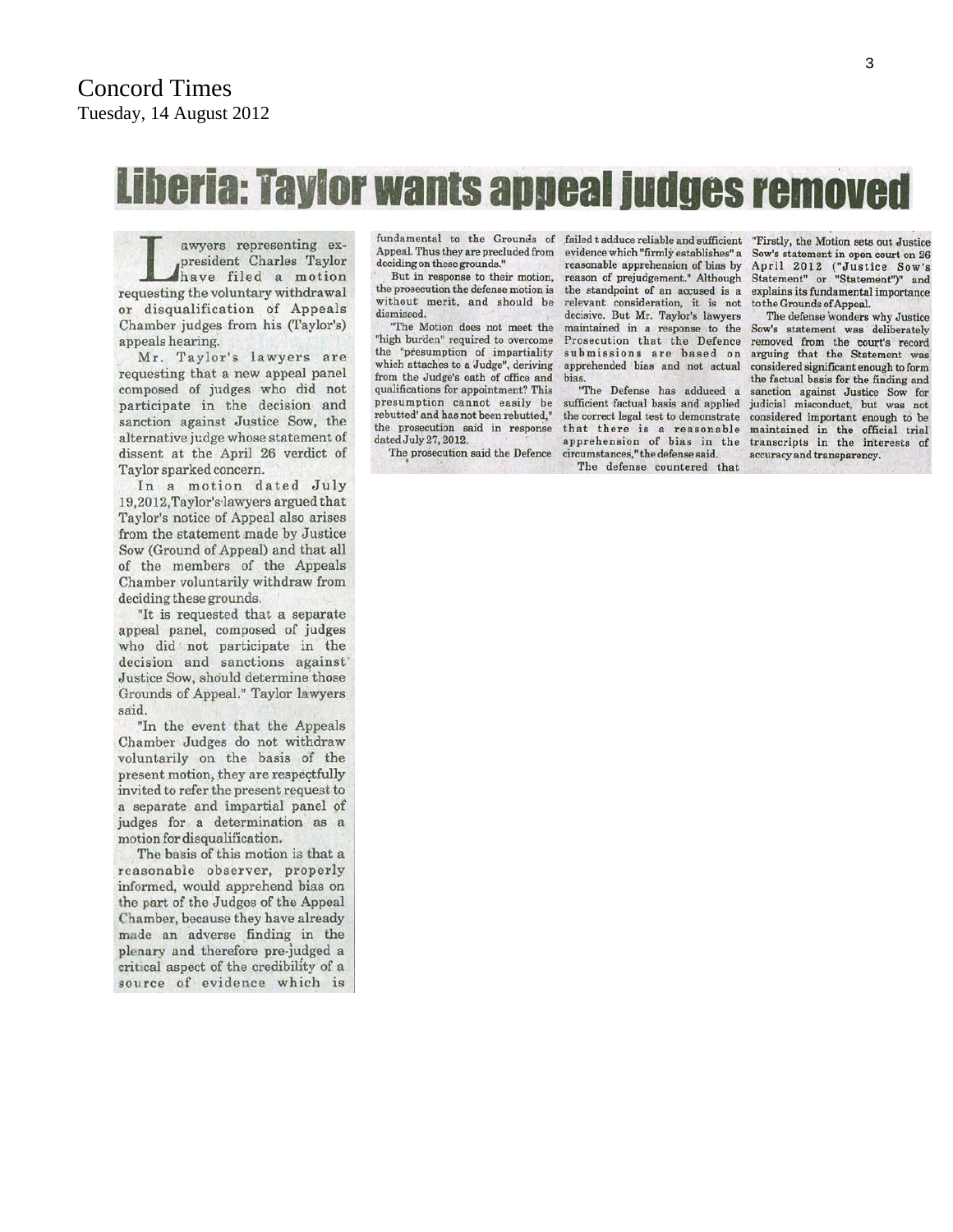### Minneapolis Star Tribune

Monday, 13 August 2012

#### **Rosenblum: Institute's pupils not even 20 and already making a difference**

Article by: GAIL ROSENBLUM , Star Tribune

A year after Ellen Kennedy promised that young lives would be transformed by an innovative summer institute, it's safe to say she's made good on her word.

One of her students just returned from Kosovo, where she studied conflict resolution. Another witnessed the sentencing of former Liberian President Charles Taylor to 50 years in prison for atrocities committed in Sierra Leone. Others developed bullying programs in their school districts or brought genocideawareness programs to their churches.

And nobody's even 20 yet.

"It's done what I had hoped it would do," said an always enthusiastic Kennedy, executive director of World Without Genocide at William Mitchell College of Law, which hosts the conference.

"And it goes on and on."

The three-day Summer Institute for High School Students gears up again Tuesday. The conference is the brainchild of University of Minnesota graduate Rachel Beecroft, who was inspired by Kennedy's work.

Twenty-six students, including five ESL students, several who live in shelters and the son of a Hmong refugee, will dive into 12-hour days focused on leadership and legal training, and candid conversations about brutal realities.

-SNIP-

Isaac Marshall, 19, has had that sense for years. In his early teens, he volunteered in homeless shelters and mentored younger kids at his synagogue. Since I interviewed Marshall last summer, he's completed his first year at Hampshire College in Amherst, Mass., a liberal arts school whose motto is "To Know Is Not Enough."

One of eight college students plucked for a prestigious short-term field course at the Hague, Marshall was stunned to learn he would witness a pivotal moment in history -- the sentencing of Taylor on May 30 at a Special Court for Sierra Leone held at the International Criminal Court.

"I was 20 feet away from him," said Marshall, who sat in the viewing box of the former Dutch secret service building. "The justices came in. We rose." After a few witness testimonies, Taylor was asked to rise. "It took 36 minutes to sentence him," Marshall said.

That moment, and the institute experience that connected him to it, will long influence him. "I'll always carry with me the values of caring for other people and doing my part," said Marshall, on this year's institute staff. "That starts with understanding what's broken."

-SNIP-

gail.rosenblum@startribune.com • 612-673-7350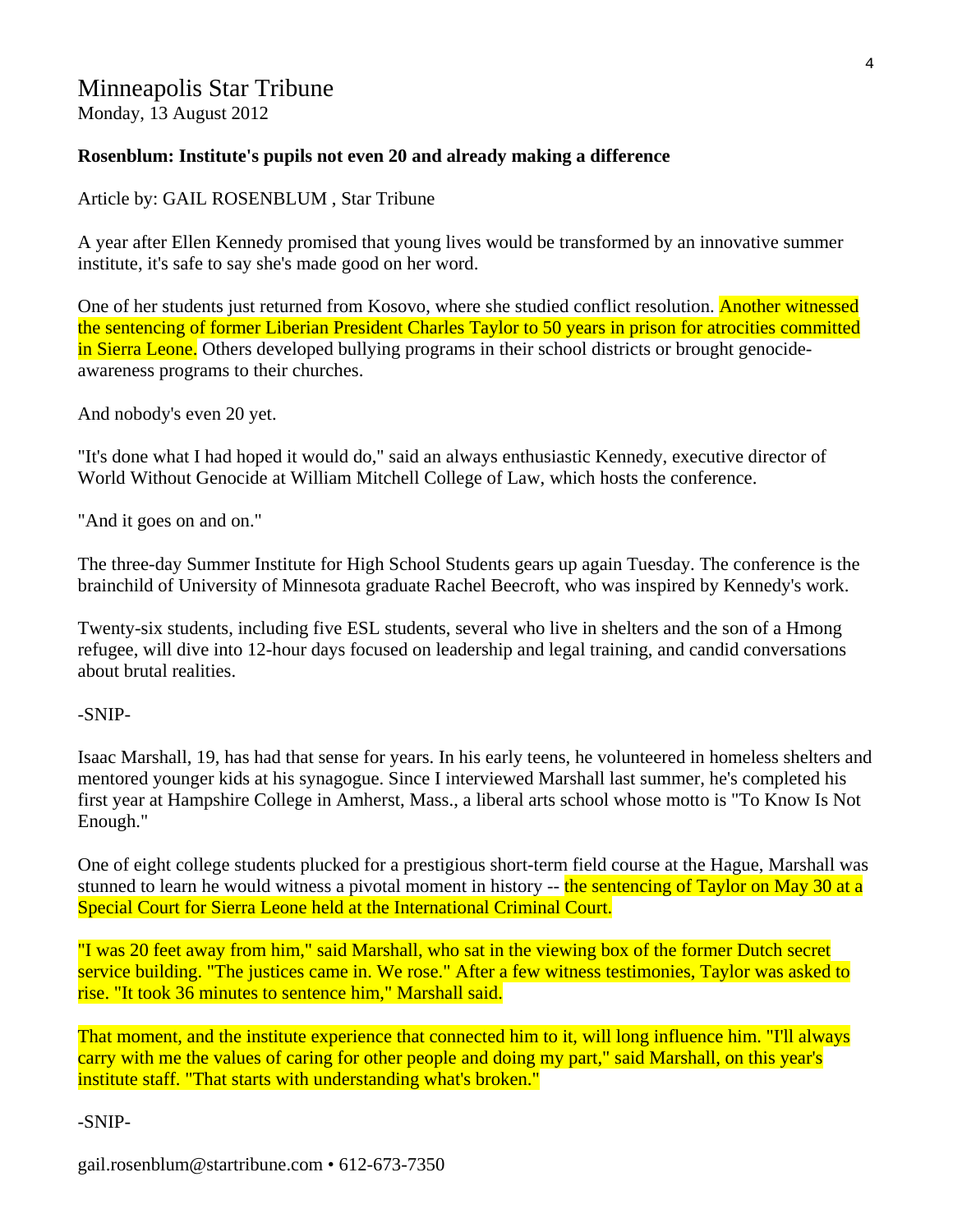### Leadership (Nigeria)

Monday, 13 August 2012

http://leadership.ng/nga/articles/32436/2012/08/13/genocide\_taylor\_wants\_appeal\_judge\_removed\_his\_h earing.html



### **Genocide: Taylor Wants Appeal Judge Removed From His Hearing**

Lawyers representing ex-president Charles Taylor have filed a motion requesting the voluntary withdrawal or disqualification of Appeals Chamber judges from his (Taylor's) appeals hearing.

Mr. Taylor's lawyers are requesting that a new appeal panel composed of judges who did not participate in the decision and sanction against Justice Sow, the alternative judge whose statement of dissent at the April 26 verdict of Taylor sparked concern.

In the motion,Taylor's lawyers argued that Taylor's notice of Appeal also arises from the statement made by Justice Sow (Ground of Appeal) and that all of the members of the Appeals Chamber voluntarily withdraw from deciding these grounds.

"It is requested that a separate appeal panel, composed of judges who did not participate in the decision and sanctions against Justice Sow, should determine those Grounds of Appeal." Taylor lawyers said.

"In the event that the Appeals Chamber Judges do not withdraw voluntarily on the basis of the present motion, they are respectfully invited to refer the present request to a separate and impartial panel of judges for a determination as a motion for disqualification.

The basis of this motion is that a reasonable observer, properly informed, would apprehend bias on the part of the Judges of the Appeal Chamber, because they have already made an adverse finding in the plenary and therefore pre-judged a critical aspect of the credibility of a source of evidence which is fundamental to the Grounds of Appeal.

Thus they are precluded from deciding on these grounds."

But in response to their motion, the prosecution the defense motion is without merit, and should be dismissed.

"The Motion does not meet the "high burden" required to overcome the "presumption of impartiality which attaches to a Judge", deriving from the Judge's oath of office and qualifications for appointment?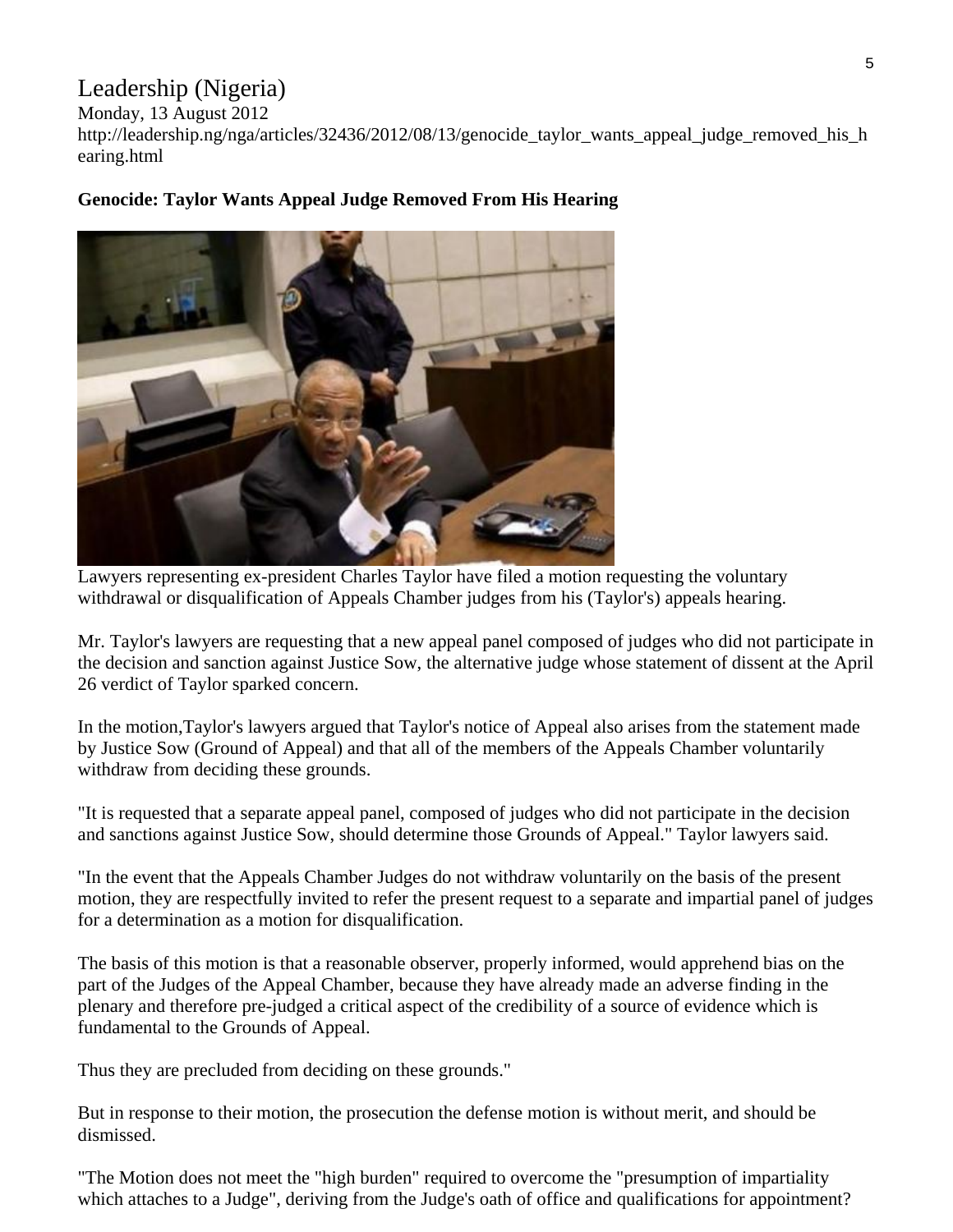This presumption cannot easily be rebutted' and has not been rebutted," the prosecution said in his response.

The prosecution said the Defence failed t adduce reliable and sufficient evidence which "firmly establishes" a reasonable apprehension of bias by reason of prejudgement."

Although the standpoint of an accused is a relevant consideration, it is not decisive. But Mr. Taylor's lawyers maintained in a response to the Prosecution that the Defence submissions are based on apprehended bias and not actual bias.

"The Defense has adduced a sufficient factual basis and applied the correct legal test to demonstrate that there is a reasonable apprehension of bias in the circumstances," the defense said.

The defense countered that "Firstly, the Motion sets out Justice Sow's statement in open court on 26 April 2012 ("Justice Sow's Statement" or "Statement")" and explains its fundamental importance to the Grounds of Appeal.

The defense wonders why Justice Sow's statement was deliberately removed from the court's record arguing that the Statement was considered significant enough to form the factual basis for the finding and sanction against Justice Sow for judicial misconduct, but was not considered important enough to be maintained in the official trial transcripts in the interests of accuracy and transparency.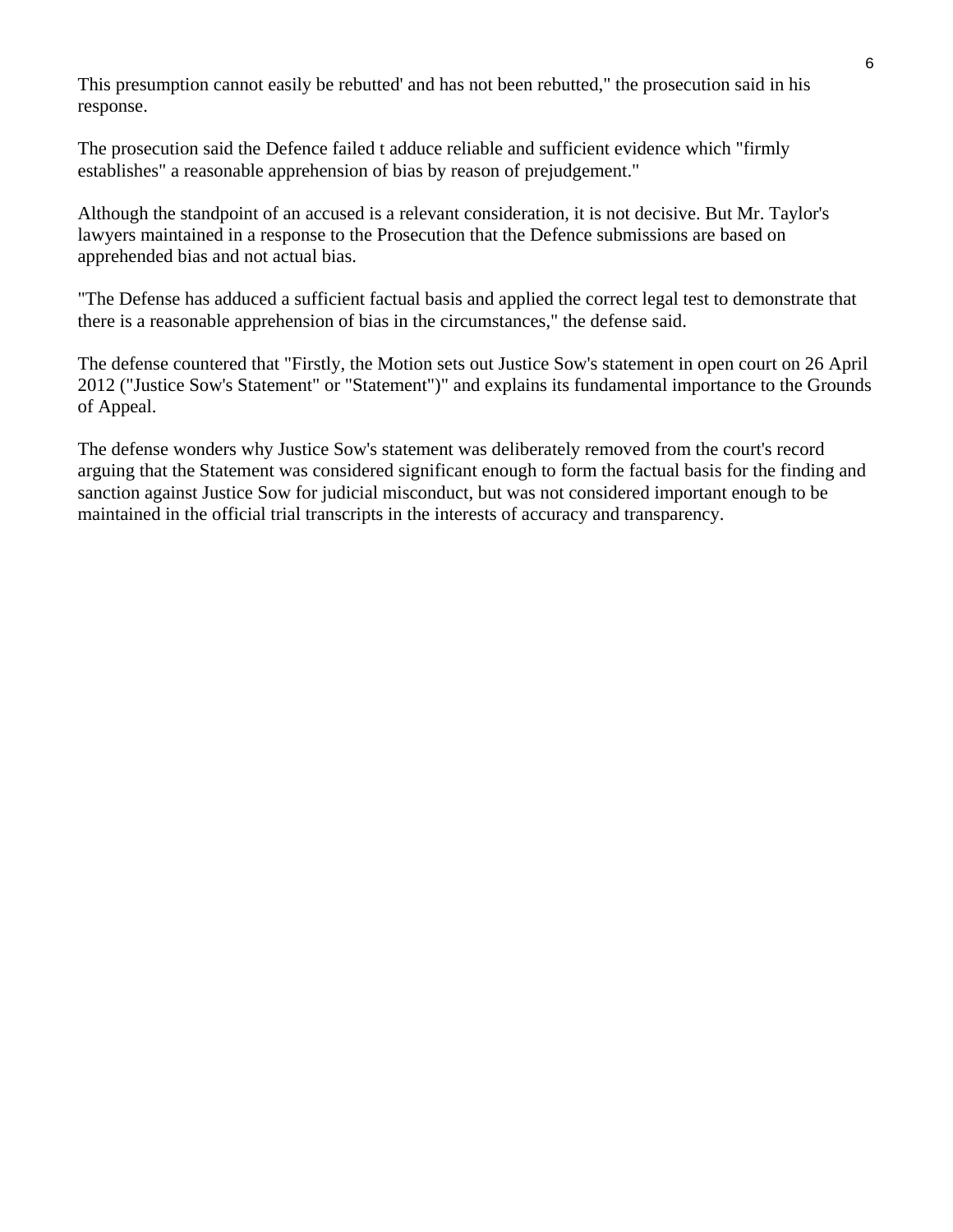### The New Dawn (Liberia)

Tuesday, 14 August 2012

### **Heavy Fighting Near Liberian Border**

Johnson Sharty, Grand Gedeh County



Heavy Gun battle has erupted between Ivorian government forces and the country's rebels near the border

with Liberia in Grand Gedeh County.

The fighting started Monday around the w estern town of Touloupleu inside Ivory Coast between the two groups.

Fleeing refugees entering Liberia told the New Dawn in Grand Gedeh the attackers seem to have outnumbered government troops, but heavy causalities were reported on both sides.

Some villagers (refugees) who deserted their areas and crossed into Liberia said the situation is very tense to the extent that the echo of gun sounds could be heard everywhere.

Some Liberians who were awaiting UNCHR repatriation program are said to have been caught between the fighting forces.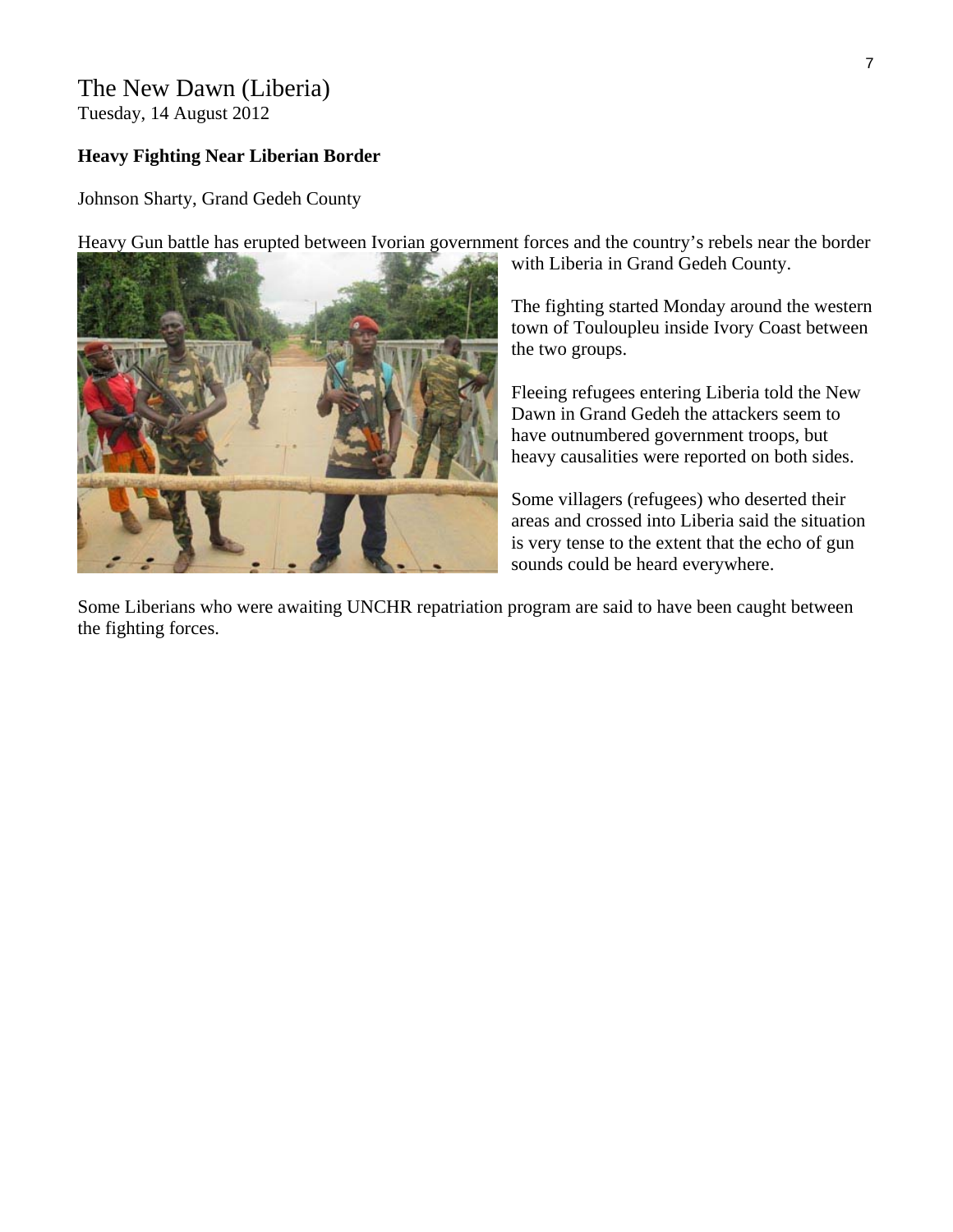### The Guardian Monday, 13 August 2012

### **Paul Kagame opponents press for charges over DRC conflict**

Rwandan opposition parties in exile will go to The Hague to urge action over claims regime is arming rebels across border



The Rwandan president, Paul Kagame, strenuously denies claims his regime is supporting rebel forces in the Democratic Republic of the Congo. Photograph: Chris Jackson/Getty Images

Rwandan opposition parties in exile are to ask the international criminal court to press charges against the country's president, Paul Kagame, after a UN report accused his regime of supporting rebel forces in the Democratic Republic of the Congo.

Representatives of the United Democratic Forces party and the Rwandan National Congress will travel to The Hague on Friday to demand that the court examines claims that Kagame's regime is recruiting and arming the rebels in an attempt to annex the DRC's Kivu provinces. They also want an investigation into suggestions that Rwanda is stealing eastern Congo's mineral resources.

Rwanda's alleged support for the M23 rebels has opened a diplomatic rift between Kigali and Kinshasa that several regional summits have failed to resolve. Kagame strenuously denies the claims and the Congolese president, Joseph Kabila, refuses to negotiate directly with the rebels, who have advanced to within 19 miles (30km) of Goma, the capital of North Kivu.

In late July the head of the US war crimes office, Stephen Rapp, suggested that Kagame and other implicated Rwandan government figures could face prosecution at the ICC if M23 committed atrocities in the DRC. Rapp said Kagame could potentially face charges of aiding and abetting crimes against humanity in the DRC.

In May the former Liberian president Charles Taylor was given a 50-year sentence after being found guilty of similar charges. Rapp has also called for the arrest of the M23 leaders Bosco Ntaganda, Sultani Makenga and Innocent Zimurinda.

The UN report prompted the US government to withhold \$200,000 (£130,000) of military aid to Rwanda, and other countries followed suit, including the UK which suspended £16m of aid.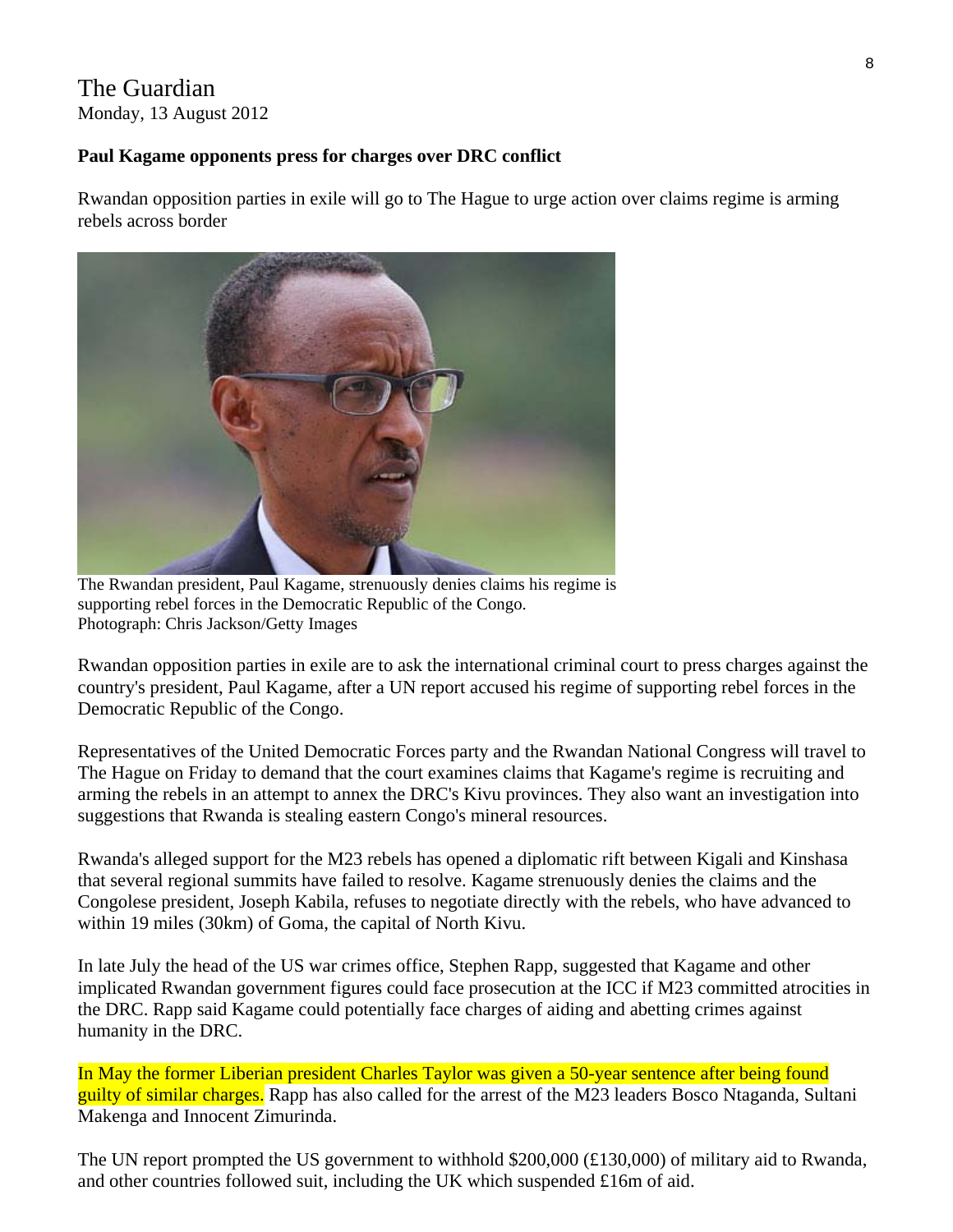The demand to bring charges against Kagame has support among Congolese as well as opposition Rwandan politicians. "The politicians in Kinshasa are aware of these charges and they support them, although there have been no official statements as yet," said Nzangi Butondo, a Congolese MP representing Goma. "We think now is the right time to [go to The Hague]. It is certainly something to raise publicity, but there is also the hope that the ICC will, as a result, at least launch an investigation into this affair."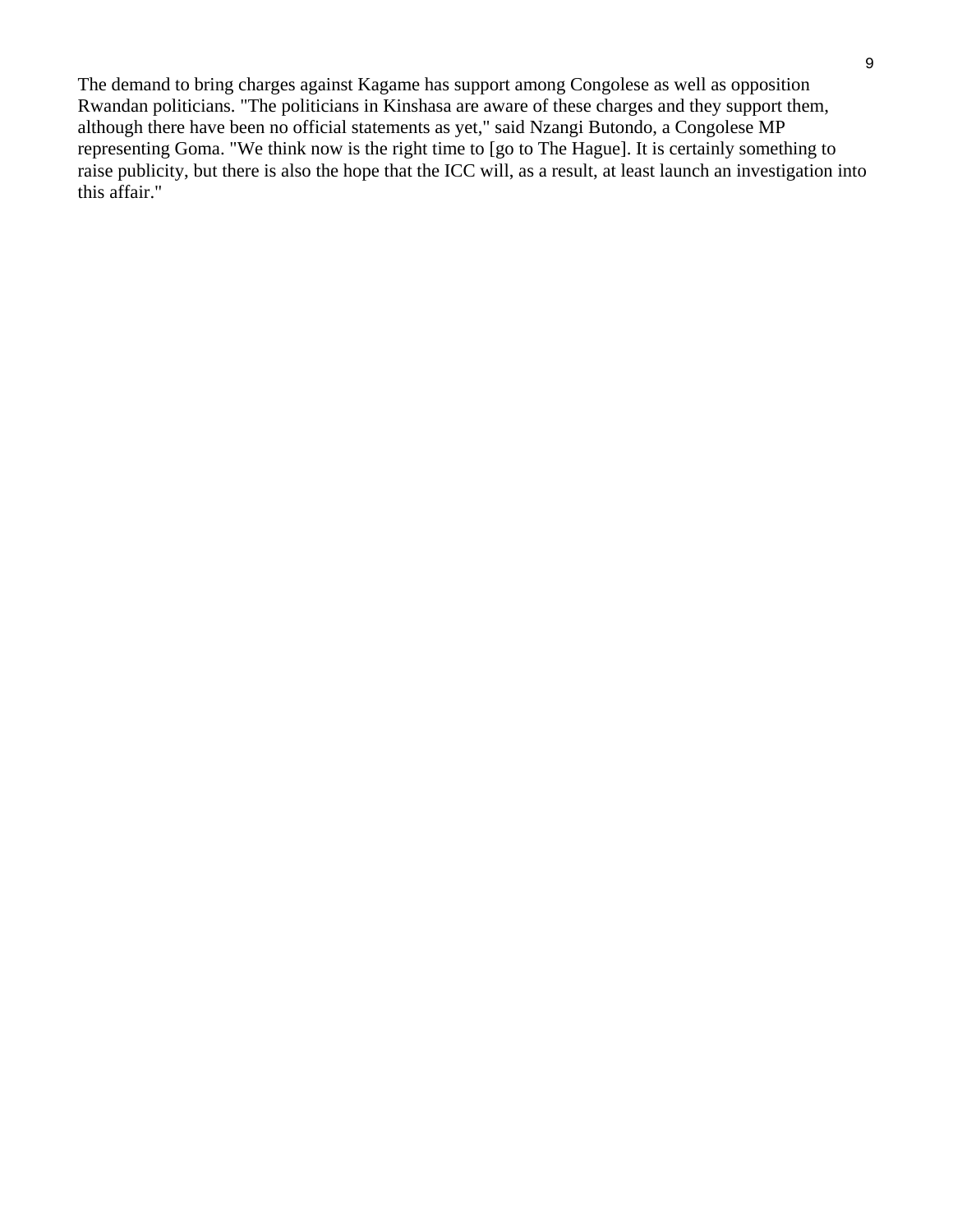### The New Times (Rwanda) Tuesday, 14 August 2012

### **M23 Rebels Have Not Committed War Crimes, Says U.S. Envoy**

By James Munyaneza and James Tasamba

There is no evidence the M23 rebels, who are fighting the Congo government, have committed war crimes, a top US war crimes official has said.

"I made it clear that in my observation, to date, in terms of mass killings, rapes and atrocities, I do not see evidence of M23 having engaged in that level," **Amb. Stephen Rapp**, the head of the US office of Global Criminal Justice, told journalists in Kigali yesterday, in reference to a recent Guardian story which quoted him as saying senior Rwandan officials were open to international prosecution for their alleged support to the Congolese rebels.

"Three to four weeks ago, I was interviewed about the case regarding Charles Taylor and the meaning of that case internationally and what it means for all countries in the world.... There is no comparison between them and RUF (Revolutionary United Front)", he added.

RUF is a rebel group that fought the government of Sierra Leone between 1991 and 2002 which committed atrocities for which former Liberian leader Charles Taylor was indicted and later sentenced by an international tribunal to 50 years in jail.

Rapp said that while Washington believes Rwanda was backing M23 rebels "I didn't believe that there is criminal responsibility in any kind of cross-border support".

"What I said is that one can be held responsible for crimes even when you don't cross the border if you provide aid to a group that is committing atrocities and you know they are using it in that way and you continue to provide it, that's how we successfully prosecuted Charles Taylor".

He added, "I did note, however, that obviously if they (M23) were to engage in those kinds of crimes, and the aid that would be provided to them, we would have that kind of situation".

"(The Guardian) headline had names we didn't mention; they drew conclusions from my statements, and added a headline that was incorrect".

Amb. Rapp, who was in the country en route from DRC, is a former prosecutor at the International Criminal Tribunal for Rwanda (ICTR), which has tried key masterminds of the 1994 Genocide against the Tutsi which claimed more than a million lives.

A UN Group of Experts (GoE) has also accused Kigali of supporting the M23 rebels, but the latter denied the allegations in a rebuttal to an addendum to an interim report by the experts.

Remnants of the perpetrators of the Genocide are still holed up in eastern DRC, operating under what is known as the Democratic Forces for the Liberation of Rwanda (FDLR). The Rwandan government has accused the GoE of bias, especially after wide circulation of past publications by Steve Hege, the group's coordinator, in support of the FDLR cause. Ibuka, a Genocide survivors umbrella, last week petitioned the UN Secretary General Ban Ki-moon to remove Hege from the GoE, citing his questionable credibility and soft spot for the Genocide perpetrators.